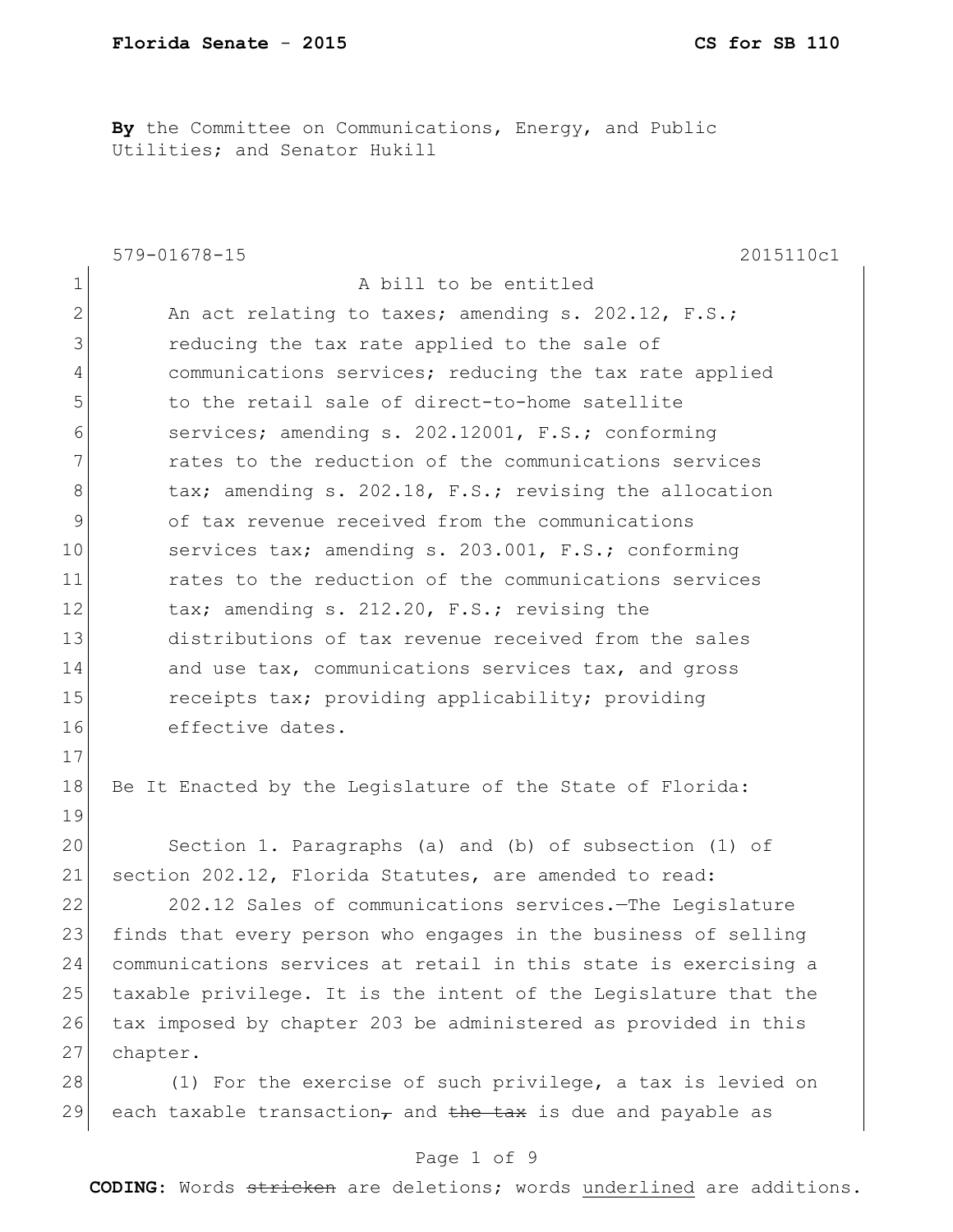579-01678-15 2015110c1 30 follows: 31 (a) Except as otherwise provided in this subsection, at the  $32$  a rate of 3.05 6.65 percent applied to the sales price of the 33 communications service that which: 34 1. Originates and terminates in this state, or 35 2. Originates or terminates in this state and is charged to 36 a service address in this state, 37 38 when sold at retail, computed on each taxable sale for the 39 purpose of remitting the tax due. The gross receipts tax imposed 40 by chapter 203 shall be collected on the same taxable 41 transactions and remitted with the tax imposed by this 42 paragraph. If no tax is imposed by this paragraph due to the 43 exemption provided under by reason of s. 202.125(1), the tax 44 imposed by chapter 203 shall nevertheless be collected and 45 remitted in the manner and at the time prescribed for tax 46 collections and remittances under this chapter. 47 (b) At the rate of 7.2 <del>10.8</del> percent applied to <del>on</del> the 48 retail sales price of any direct-to-home satellite service

49 received in this state. The proceeds of the tax imposed under 50 this paragraph shall be accounted for and distributed in 51 accordance with s. 202.18(2). The gross receipts tax imposed by 52 chapter 203 shall be collected on the same taxable transactions 53 and remitted with the tax imposed by this paragraph.

54 Section 2. Section 202.12001, Florida Statutes, is amended 55 to read:

56 202.12001 Combined rate for tax collected pursuant to ss. 57 202.12(1)(a) and 203.01(1)(b).—In complying with ss. 1-3, ch. 58 2010-149, Laws of Florida, the dealer of communication services

### Page 2 of 9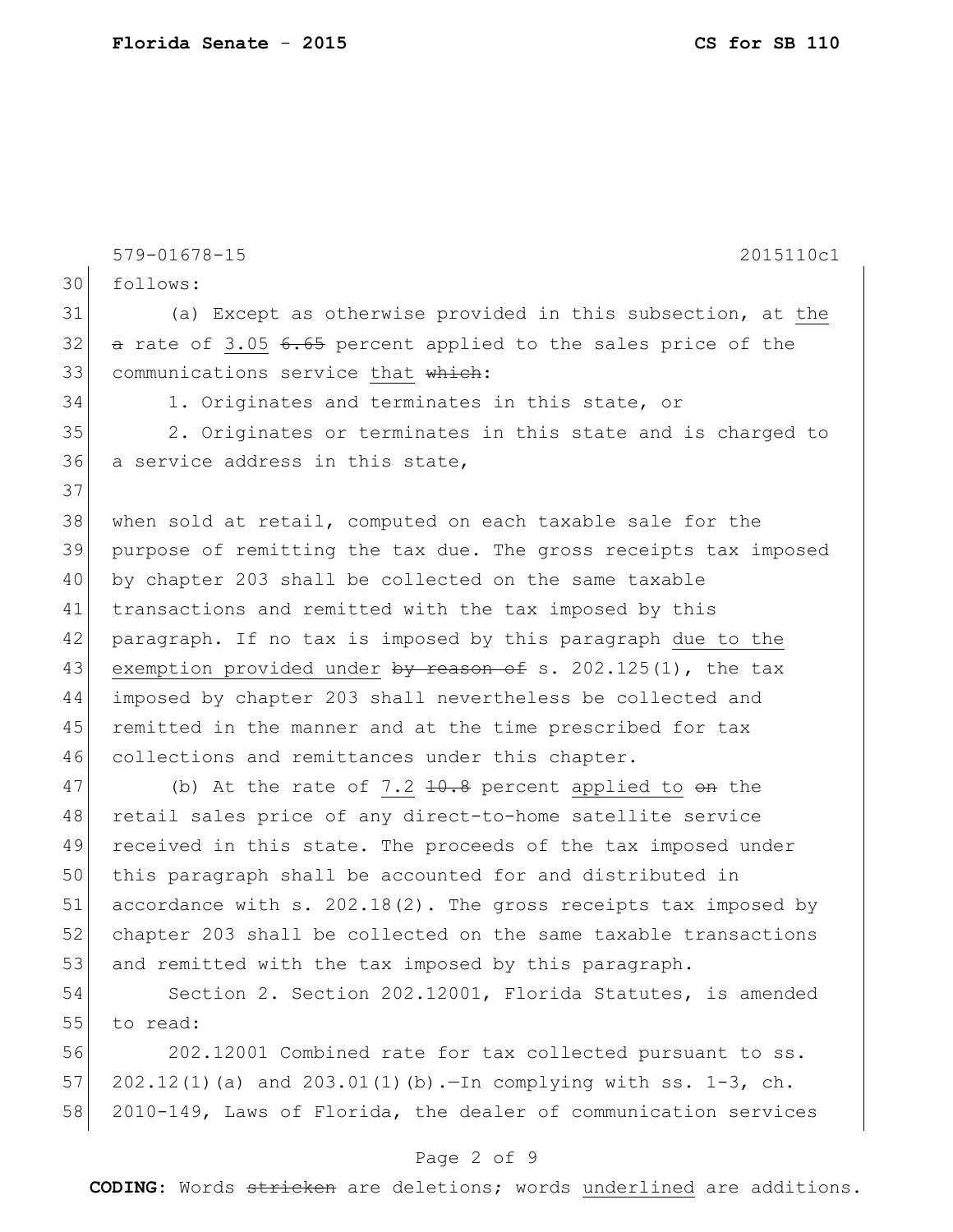|    | $579 - 01678 - 15$<br>2015110c1                                       |
|----|-----------------------------------------------------------------------|
| 59 | may collect a combined rate of 3.2 6.8 percent, composed              |
| 60 | comprised of the 3.05 6.65 percent and 0.15 percent rates             |
| 61 | required by ss. $202.12(1)$ (a) and $203.01(1)$ (b) 3., respectively, |
| 62 | if as long as the provider properly reflects the tax collected        |
| 63 | with respect to the two provisions as required in the return to       |
| 64 | the department of Revenue.                                            |
| 65 | Section 3. Effective August 1, 2015, subsection (2) of                |
| 66 | section 202.18, Florida Statutes, is amended to read:                 |
| 67 | 202.18 Allocation and disposition of tax proceeds. - The              |
| 68 | proceeds of the communications services taxes remitted under          |
| 69 | this chapter shall be treated as follows:                             |
| 70 | (2) The proceeds of the taxes remitted under s.                       |
| 71 | $202.12(1)$ (b) shall be allocated $divided$ as follows:              |
| 72 | (a) The portion of the such proceeds which constitutes                |
| 73 | gross receipts taxes, imposed at the rate prescribed in chapter       |
| 74 | 203, shall be deposited as provided by law and in accordance          |
| 75 | with s. 9, Art. XII of the State Constitution.                        |
| 76 | (b) Forty-four and one-half Sixty-three percent of the                |
| 77 | remainder shall be allocated to the state and distributed             |
| 78 | pursuant to s. $212.20(6)$ , except that the proceeds allocated       |
| 79 | pursuant to s. $212.20(6)(d)2$ . shall be prorated to the             |
| 80 | participating counties in the same proportion as that month's         |
| 81 | collection of the taxes and fees imposed pursuant to chapter 212      |
| 82 | and paragraph (1)(b).                                                 |
| 83 | (c)1. During each calendar year, the remaining portion of             |
| 84 | the such proceeds shall be transferred to the Local Government        |
| 85 | Half-cent Sales Tax Clearing Trust Fund. Seventy percent of such      |
| 86 | proceeds shall be allocated in the same proportion as the             |
| 87 | allocation of total receipts of the half-cent sales tax under s.      |

# Page 3 of 9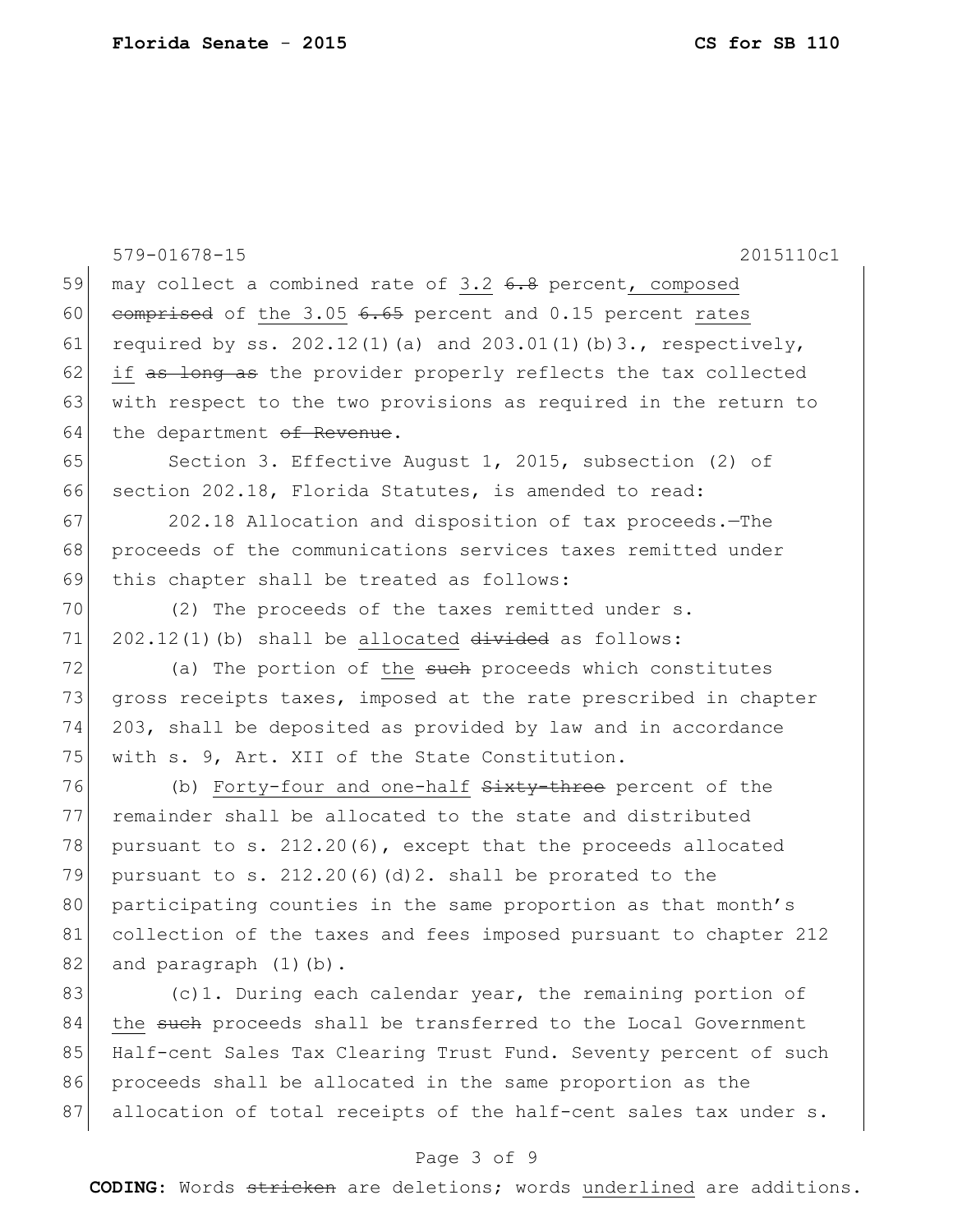116 to read:

579-01678-15 2015110c1 88 218.61 and the emergency distribution under s. 218.65 in the 89 prior state fiscal year. Thirty percent of such proceeds shall 90 be distributed pursuant to s. 218.67. 91 2. The proportion of the proceeds allocated based on the 92 emergency distribution under s. 218.65 shall be distributed 93 pursuant to s. 218.65. 94 3. In each calendar year, the proportion of the proceeds 95 allocated based on the half-cent sales tax under s. 218.61 shall 96 be allocated to each county in the same proportion as the 97 county's percentage of total sales tax allocation for the prior 98 state fiscal year and distributed pursuant to s. 218.62. 99 4. The department shall distribute the appropriate amount 100 to each municipality and county each month at the same time that 101 local communications services taxes are distributed pursuant to 102 subsection (3). 103 Section 4. Section 203.001, Florida Statutes, is amended to 104 read: 105 203.001 Combined rate for tax collected pursuant to ss. 106 202.12(1)(a) and 203.01(1)(b).—In complying with ss. 1-3, ch. 107 2010-149, Laws of Florida, the dealer of communication services 108 may collect a combined rate of 3.2  $6.8$  percent, composed 109 comprised of the  $3.05$   $6.65$  percent and 0.15 percent rates 110 required by ss.  $202.12(1)$  (a) and  $203.01(1)$  (b) 3., respectively, 111 if as long as the provider properly reflects the tax collected 112 with respect to the two provisions as required in the return to 113 the Department of Revenue. 114 Section 5. Effective September 1, 2015, paragraph (d) of 115 subsection (6) of section 212.20, Florida Statutes, is amended

#### Page 4 of 9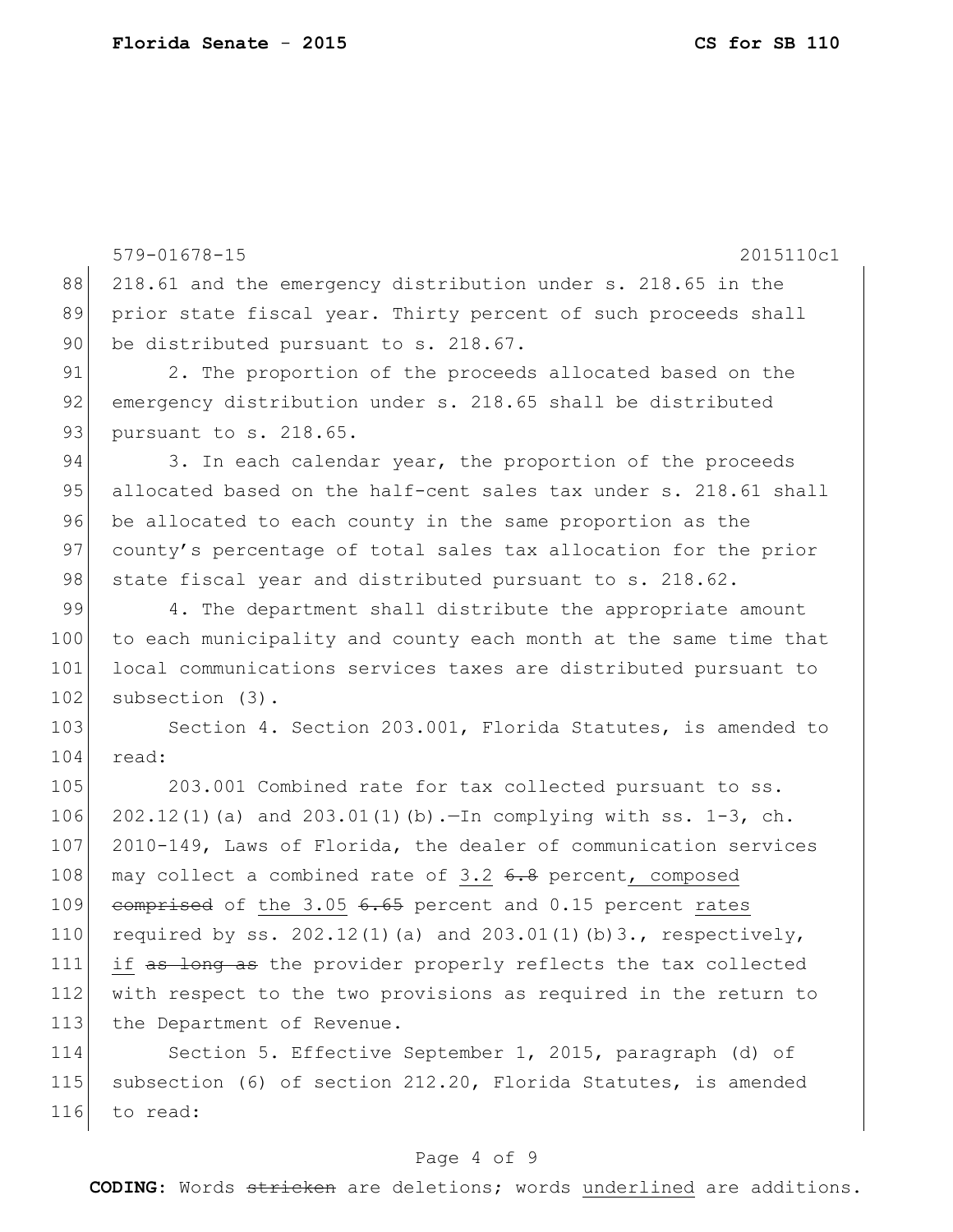579-01678-15 2015110c1 117 212.20 Funds collected, disposition; additional powers of 118 department; operational expense; refund of taxes adjudicated 119 unconstitutionally collected.-120 (6) Distribution of all proceeds under this chapter and ss. 121 202.18(1)(b) and (2)(b) and 203.01(1)(a)3. is as follows: 122 (d) The proceeds of all other taxes and fees imposed 123 pursuant to this chapter or remitted pursuant to s. 202.18(1)(b) 124 and  $(2)$  (b) shall be distributed as follows: 125 1. In any fiscal year, the greater of \$500 million, minus 126 an amount equal to 4.6 percent of the proceeds of the taxes 127 collected pursuant to chapter 201, or 5.2 percent of all other 128 taxes and fees imposed pursuant to this chapter or remitted 129 pursuant to s.  $202.18(1)$  (b) and (2)(b) shall be deposited in 130 monthly installments into the General Revenue Fund. 131 2. After the distribution under subparagraph 1., 9.0739 132 8.8854 percent of the amount remitted by a sales tax dealer 133 located within a participating county pursuant to s. 218.61 134 shall be transferred into the Local Government Half-cent Sales 135 Tax Clearing Trust Fund. Beginning July 1, 2003, the amount to 136 be transferred shall be reduced by 0.1 percent, and the 137 department shall distribute this amount to the Public Employees 138 Relations Commission Trust Fund less \$5,000 each month, which 139 shall be added to the amount calculated in subparagraph 3. and

141 3. After the distribution under subparagraphs 1. and 2., 142 0.0976 0.0956 percent shall be transferred to the Local 143 Government Half-cent Sales Tax Clearing Trust Fund and 144 distributed pursuant to s. 218.65.

140 distributed accordingly.

145 4. After the distributions under subparagraphs 1., 2., and

### Page 5 of 9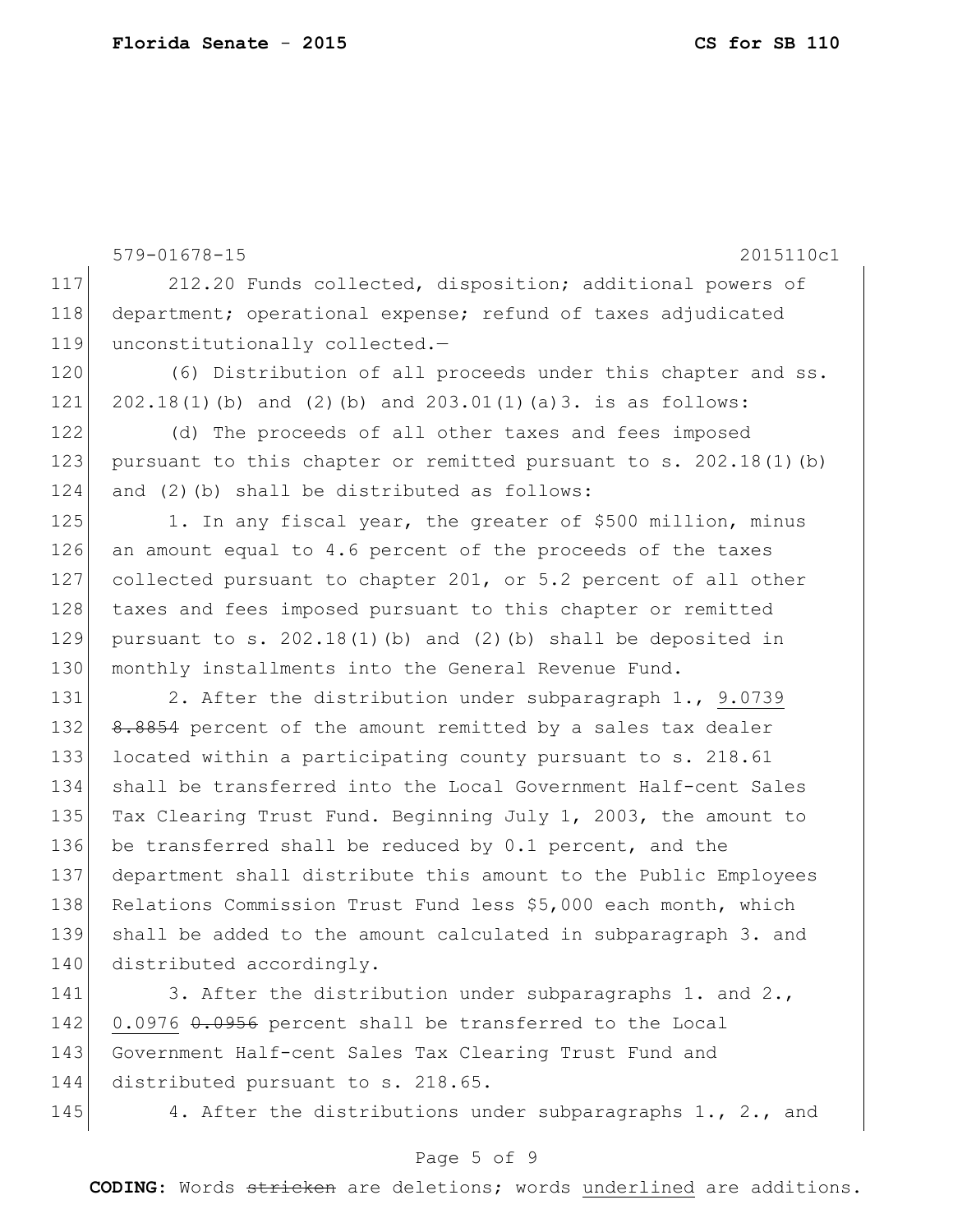579-01678-15 2015110c1 146 3., 2.1039  $2.0603$  percent of the available proceeds shall be 147 transferred monthly to the Revenue Sharing Trust Fund for 148 Counties pursuant to s. 218.215. 149 5. After the distributions under subparagraphs 1., 2., and

 $\mid$  3., 1.3803 <del>1.3517</del> percent of the available proceeds shall be transferred monthly to the Revenue Sharing Trust Fund for 152 Municipalities pursuant to s. 218.215. If the total revenue to be distributed pursuant to this subparagraph is at least as great as the amount due from the Revenue Sharing Trust Fund for Municipalities and the former Municipal Financial Assistance Trust Fund in state fiscal year 1999-2000, no municipality shall receive less than the amount due from the Revenue Sharing Trust 158 Fund for Municipalities and the former Municipal Financial Assistance Trust Fund in state fiscal year 1999-2000. If the 160 total proceeds to be distributed are less than the amount received in combination from the Revenue Sharing Trust Fund for Municipalities and the former Municipal Financial Assistance 163 Trust Fund in state fiscal year 1999-2000, each municipality shall receive an amount proportionate to the amount it was due 165 in state fiscal year 1999-2000.

166 6. Of the remaining proceeds:

167 a. In each fiscal year, the sum of \$29,915,500 shall be divided into as many equal parts as there are counties in the state, and one part shall be distributed to each county. The distribution among the several counties must begin each fiscal year on or before January 5th and continue monthly for a total of 4 months. If a local or special law required that any moneys 173 accruing to a county in fiscal year 1999-2000 under the then-existing provisions of s. 550.135 be paid directly to the

### Page 6 of 9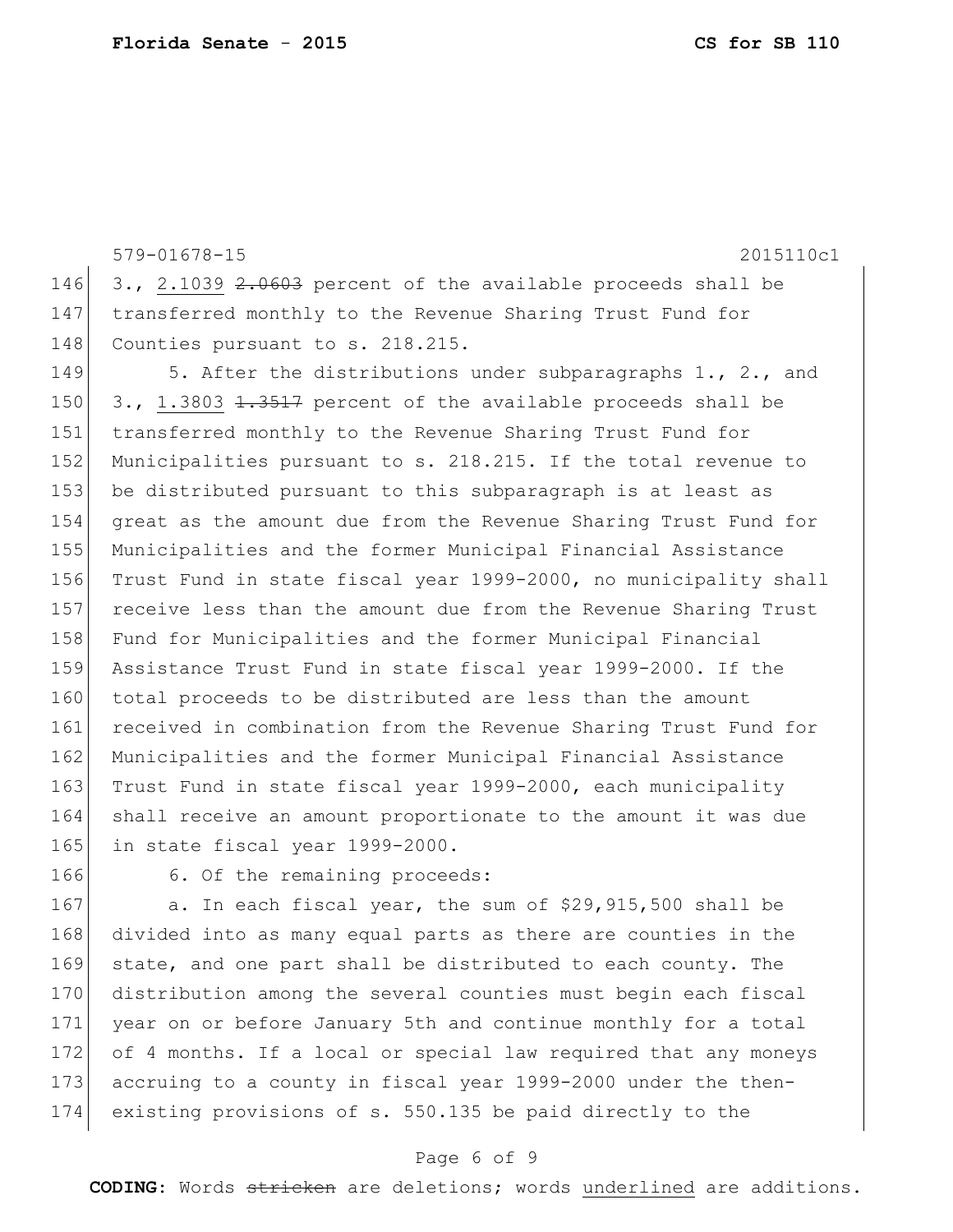579-01678-15 2015110c1

175 district school board, special district, or a municipal 176 government, such payment must continue until the local or 177 special law is amended or repealed. The state covenants with 178 holders of bonds or other instruments of indebtedness issued by 179 local governments, special districts, or district school boards 180 before July 1, 2000, that it is not the intent of this 181 subparagraph to adversely affect the rights of those holders or 182 relieve local governments, special districts, or district school 183 boards of the duty to meet their obligations as a result of 184 previous pledges or assignments or trusts entered into which 185 obligated funds received from the distribution to county 186 governments under then-existing s. 550.135. This distribution 187 specifically is in lieu of funds distributed under s. 550.135 188 before July 1, 2000.

189 b. The department shall distribute \$166,667 monthly to each 190 applicant certified as a facility for a new or retained 191 professional sports franchise pursuant to s. 288.1162. Up to 192  $\mid$  \$41,667 shall be distributed monthly by the department to each 193 certified applicant as defined in s. 288.11621 for a facility 194 for a spring training franchise. However, not more than \$416,670 195 may be distributed monthly in the aggregate to all certified 196 applicants for facilities for spring training franchises. 197 Distributions begin 60 days after such certification and 198 continue for not more than 30 years, except as otherwise 199 provided in s. 288.11621. A certified applicant identified in 200 this sub-subparagraph may not receive more in distributions than 201 expended by the applicant for the public purposes provided in s. 202 288.1162(5) or s. 288.11621(3).

203 c. Beginning 30 days after notice by the Department of

### Page 7 of 9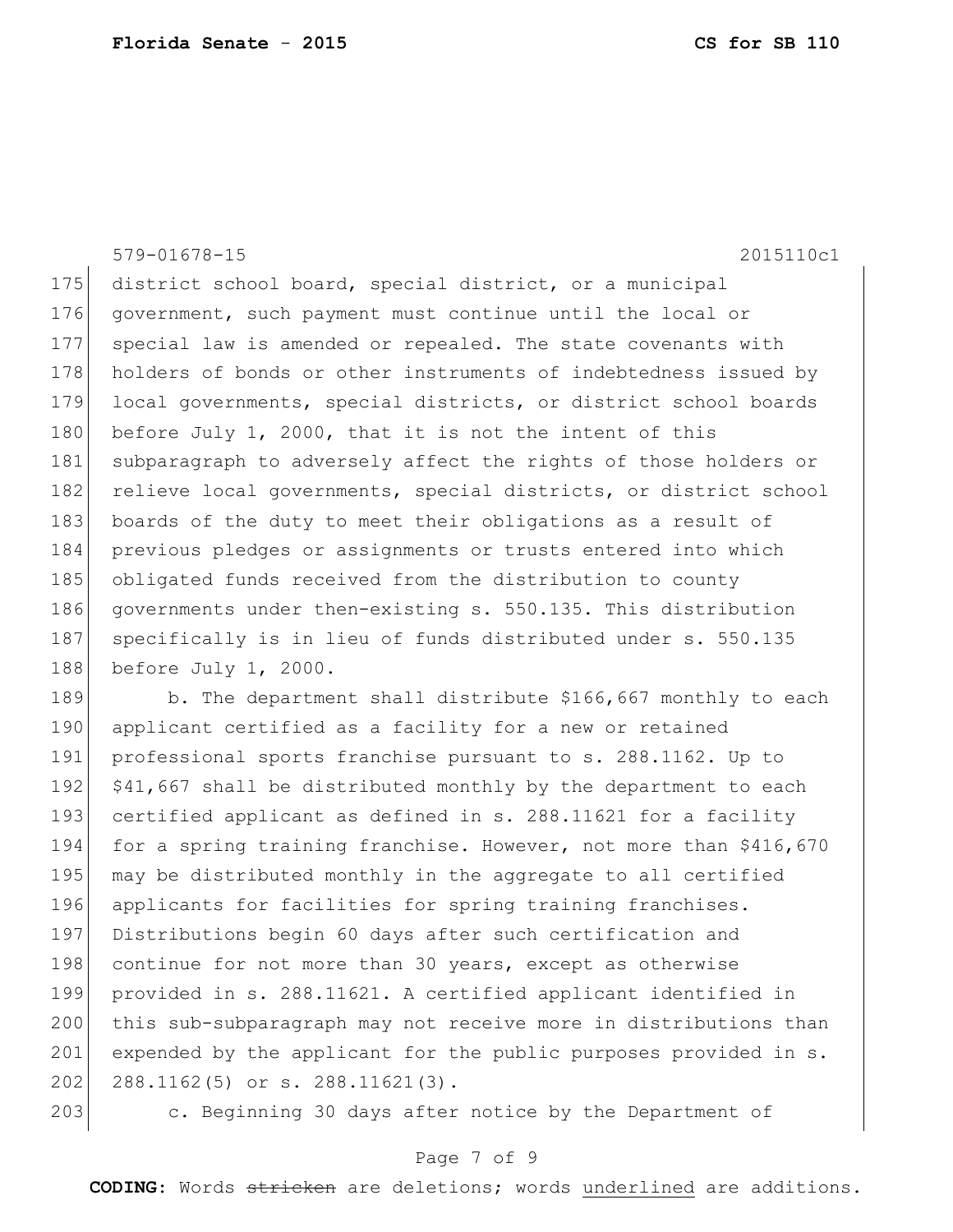```
579-01678-15 2015110c1
204 Economic Opportunity to the Department of Revenue that an
205 applicant has been certified as the professional golf hall of
206 fame pursuant to s. 288.1168 and is open to the public, $166,667
207 shall be distributed monthly, for up to 300 months, to the
208 applicant.
209 d. Beginning 30 days after notice by the Department of 
210 Economic Opportunity to the Department of Revenue that the 
211 applicant has been certified as the International Game Fish 
212 Association World Center facility pursuant to s. 288.1169, and 
213 the facility is open to the public, $83,333 shall be distributed 
214 monthly, for up to 168 months, to the applicant. This 
215 distribution is subject to reduction pursuant to s. 288.1169. A 
216 lump sum payment of $999,996 shall be made after certification 
217 and before July 1, 2000.
218 \vert e. The department shall distribute up to $83,333 monthly to
219 each certified applicant as defined in s. 288.11631 for a 
220 facility used by a single spring training franchise, or up to
221 \mid $166,667 monthly to each certified applicant as defined in s.
222 288.11631 for a facility used by more than one spring training 
223 franchise. Monthly distributions begin 60 days after such
224 certification or July 1, 2016, whichever is later, and continue 
225 for not more than 20 years to each certified applicant as
226 defined in s. 288.11631 for a facility used by a single spring 
227 training franchise or not more than 25 years to each certified 
228 applicant as defined in s. 288.11631 for a facility used by more
229 than one spring training franchise. A certified applicant 
230 identified in this sub-subparagraph may not receive more in 
231 distributions than expended by the applicant for the public 
232 purposes provided in s. 288.11631(3).
```
#### Page 8 of 9